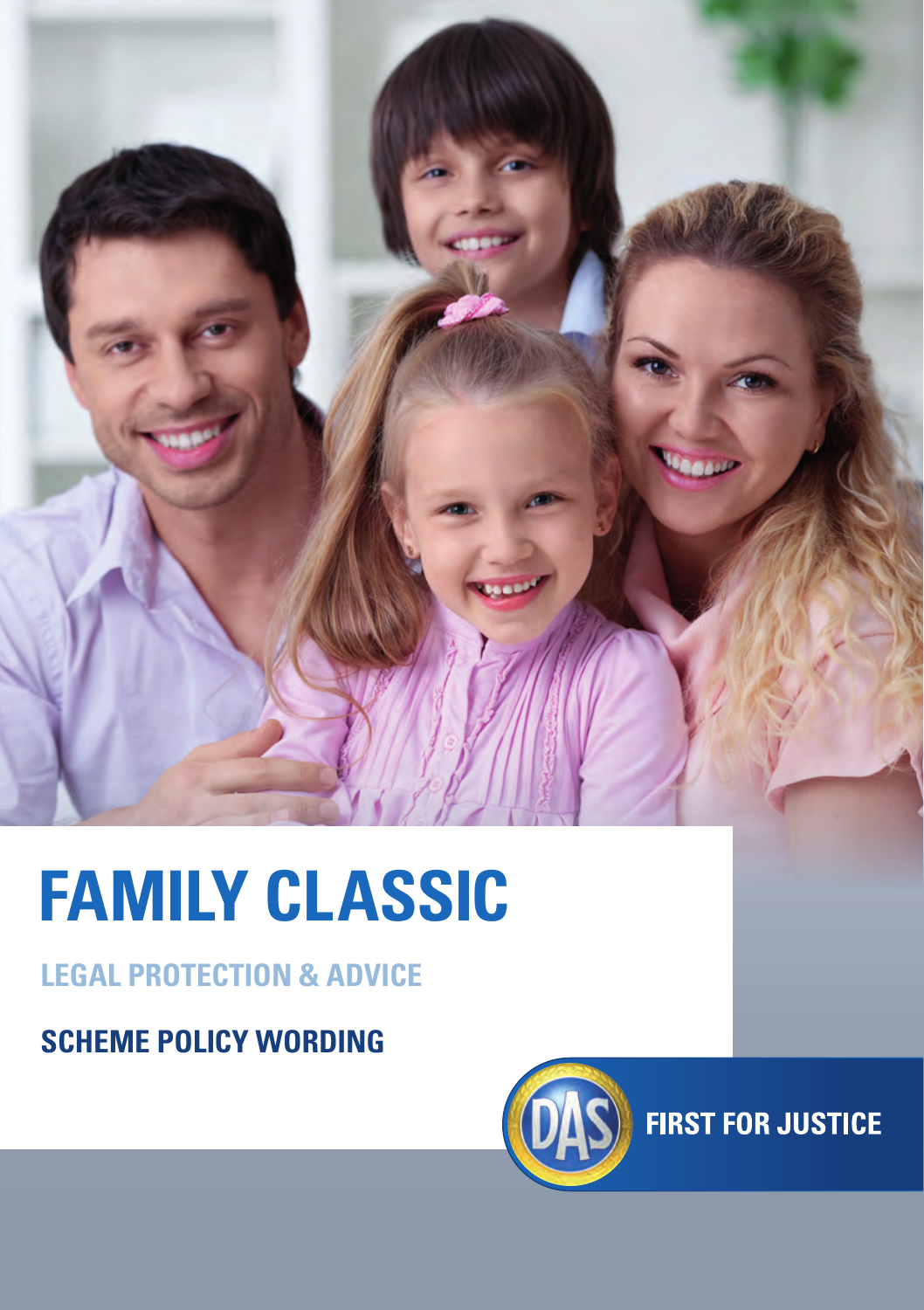# **HELPLINE SERVICES**

**You** can contact **our** UK-based call centre 24 hours a day, seven days a week. However, **we** may need to arrange to call **you** back depending on **your** enquiry. To help **us** check and improve **our** service standards, **we** may record all inbound and outbound calls, except those to the counselling service. When phoning, please tell **us your** policy number and the name of the insurance provider who sold **you** this policy.

### **LEGAL ADVICE SERVICE** Call **0344 893 9011**

**We** provide confidential advice over the phone on any personal legal issue, under the laws of any European Union country, the Isle of Man, Channel Islands, Switzerland and Norway.

Advice about the law in England and Wales is available 24 hours a day, seven days a week. Legal advice for the other countries is available 9am - 5pm, Monday to Friday, excluding public and bank holidays. If **you** call outside these times, a message will be taken and a return call arranged within the operating hours.

### **TAX ADVICE SERVICE** Call **0344 893 9011**

**We** offer confidential advice over the phone on personal tax matters in the UK.

Tax advice is provided by tax advisors 9am - 5pm, Monday to Friday, excluding public and bank holidays. If **you** call outside these times, a message will be taken and a return call arranged within the operating hours.

### **HEALTH AND MEDICAL INFORMATION SERVICE** CALL CONTROL CALL CALL 0344 893 9011

**We** will give **you** information over the phone on general health issues and advice on a wide variety of medical matters. **We** can provide information on what health services are available in **your** area, including local NHS dentists.

Health and medical information is provided by qualified nurses 9am - 5pm, Monday to Friday, excluding public and bank holidays. If **you** call outside these times, a message will be taken and a return call arranged within the operating hours.

### **IDENTITY THEFT SERVICE** Call **0344 848 7071**

If **you** are a resident in the UK or the Channel Islands, **we** will provide **you** with detailed guidance and advice over the phone about being or becoming a victim of **identity theft**.

This helpline is open 8am - 8pm, seven days a week.

### **COUNSELLING SERVICE** Call **0344 893 9012**

**We** will provide **you** with a confidential counselling service over the phone. This includes, where appropriate, referral to relevant voluntary or professional services. **You** will pay any costs for using the services to which **we** refer **you**.

This helpline is open 24 hours a day, seven days a week.

**We** cannot accept responsibility if the helpline services are unavailable for reasons **we** cannot control.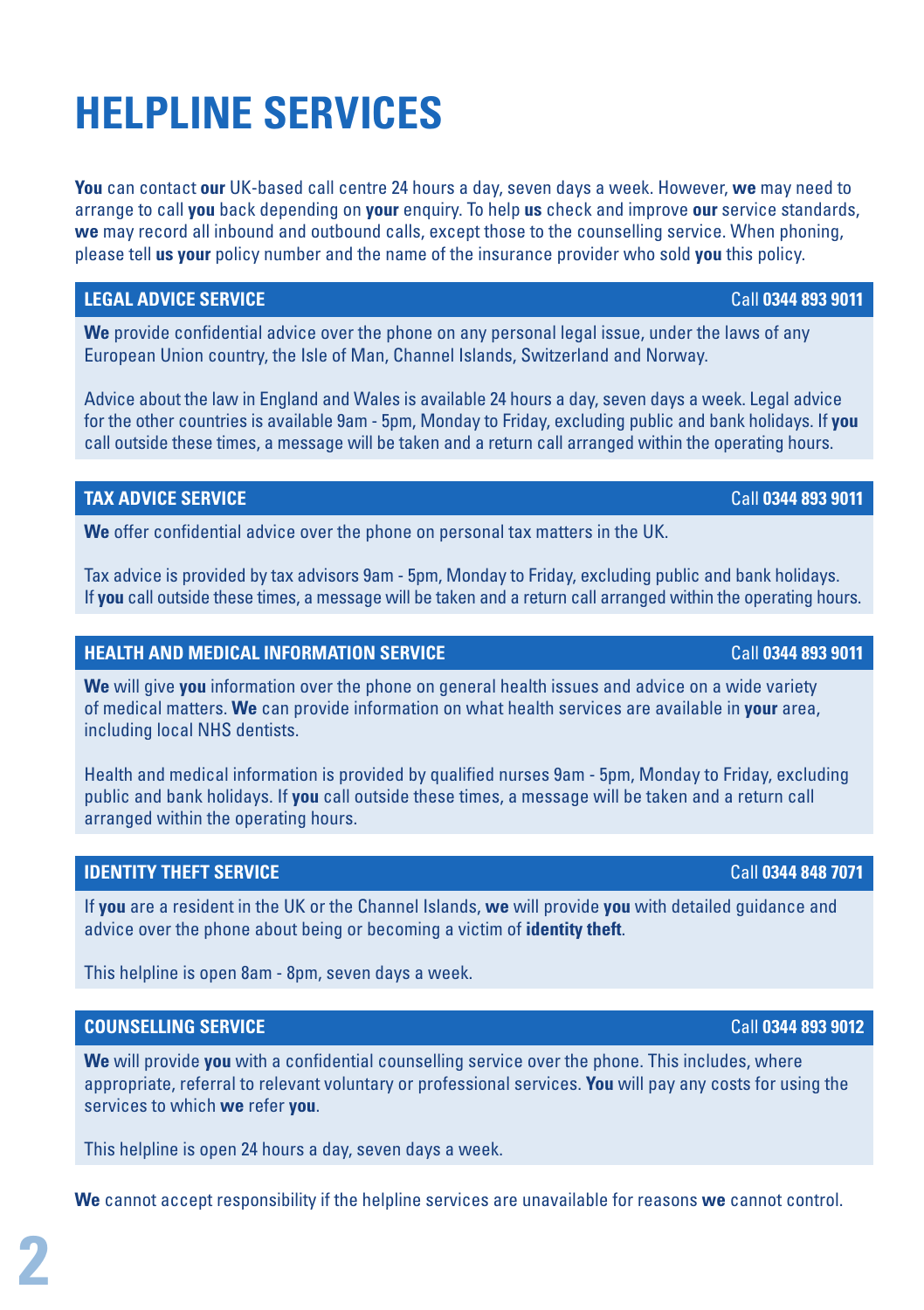## **CONTENTS**

| <b>HELPLINE SERVICES</b>                                                                                                                                                                                                                                                      | $\overline{2}$                                       |
|-------------------------------------------------------------------------------------------------------------------------------------------------------------------------------------------------------------------------------------------------------------------------------|------------------------------------------------------|
| THE MEANING OF WORDS IN THIS POLICY                                                                                                                                                                                                                                           | 4                                                    |
| <b>WELCOME TO DAS</b><br>Online law guide and document drafting<br>Helping you with your legal problems<br>When you need to make a claim                                                                                                                                      | 6<br>6<br>6<br>6                                     |
| <b>OUR AGREEMENT</b><br>What we will pay<br>What we will not pay                                                                                                                                                                                                              | 8<br>8<br>8                                          |
| <b>INSURED INCIDENTS</b><br><b>Employment disputes</b><br><b>Contract disputes</b><br>Personal injury<br><b>Clinical negligence</b><br><b>Property protection</b><br><b>Tax protection</b><br>Jury service and court attendance<br>Legal defence<br>Identity theft protection | 9<br>9<br>9<br>9<br>10<br>10<br>11<br>11<br>11<br>12 |
| <b>POLICY EXCLUSIONS</b>                                                                                                                                                                                                                                                      | 13                                                   |
| <b>POLICY CONDITIONS</b>                                                                                                                                                                                                                                                      | 14                                                   |
| <b>DATA PROTECTION</b>                                                                                                                                                                                                                                                        | 17                                                   |
| <b>HOW TO MAKE A COMPLAINT</b>                                                                                                                                                                                                                                                | 17                                                   |
| <b>IMPORTANT INFORMATION</b>                                                                                                                                                                                                                                                  | <b>BACK COVER</b>                                    |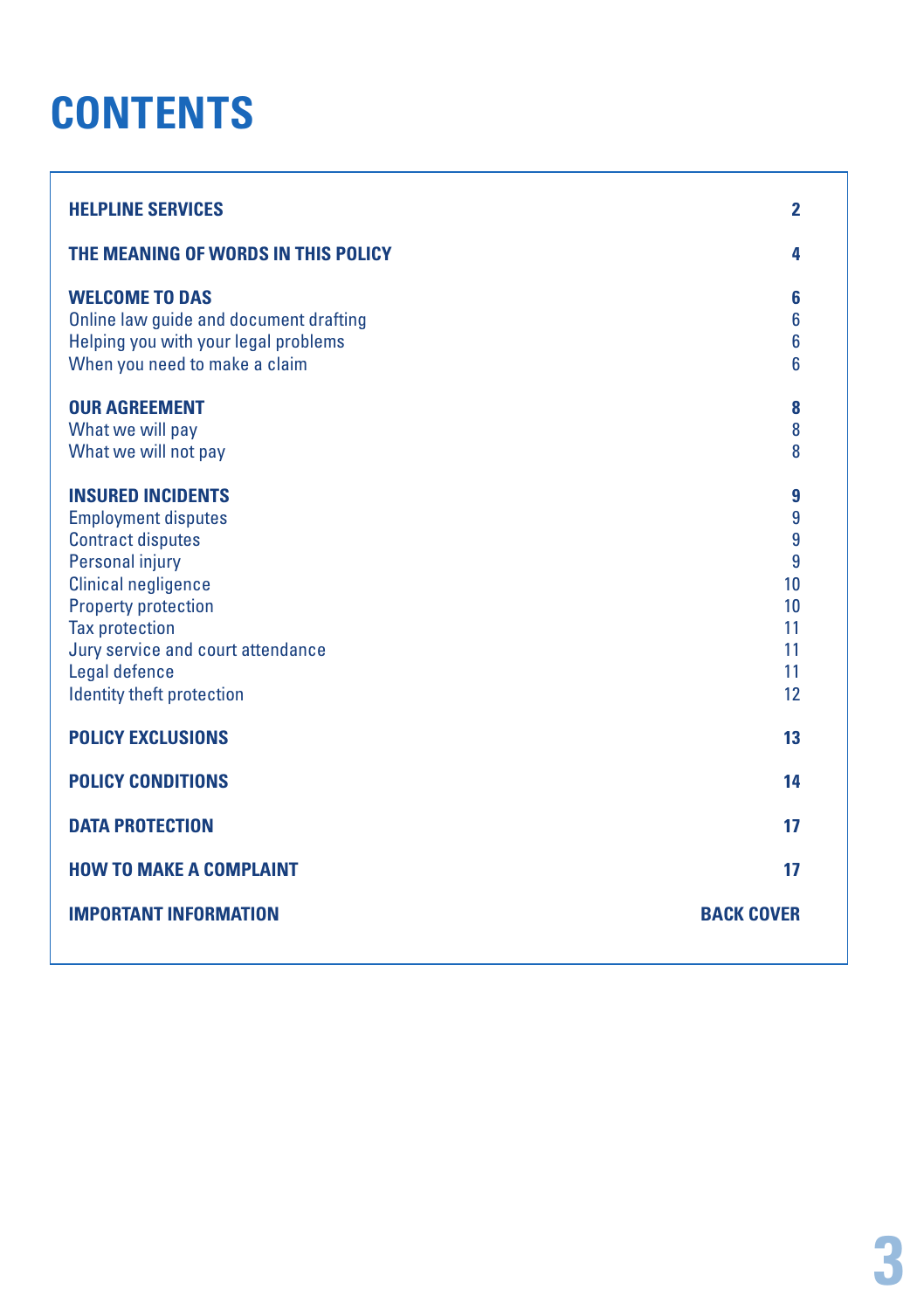## **THE MEANING OF WORDS IN THIS POLICY**

The following words have these meanings wherever they appear in this policy in **bold**:

| <b>Appointed representative</b>                    | The preferred law firm, law firm, accountant or other suitably qualified<br>person we will appoint to act on your behalf.                                                                                                                                                                                                                                   |                                                                                                                                                                                                                                                                                                                                                                                                                                                                                                                                                                                                      |
|----------------------------------------------------|-------------------------------------------------------------------------------------------------------------------------------------------------------------------------------------------------------------------------------------------------------------------------------------------------------------------------------------------------------------|------------------------------------------------------------------------------------------------------------------------------------------------------------------------------------------------------------------------------------------------------------------------------------------------------------------------------------------------------------------------------------------------------------------------------------------------------------------------------------------------------------------------------------------------------------------------------------------------------|
| <b>Costs and expenses</b>                          | (a)<br>(b)                                                                                                                                                                                                                                                                                                                                                  | All reasonable and necessary costs chargeable by the appointed<br>representative and agreed by us in accordance with the DAS Standard<br><b>Terms of Appointment.</b><br>The costs incurred by opponents in civil cases if you have been ordered<br>to pay them, or you pay them with our agreement.                                                                                                                                                                                                                                                                                                 |
| <b>Countries covered</b>                           | (a)                                                                                                                                                                                                                                                                                                                                                         | For insured incidents 2 Contract disputes and 3 Personal injury:<br>The European Union, the Isle of Man, the Channel Islands, Albania,<br>Andorra, Bosnia Herzegovina, Gibraltar, Iceland, Liechtenstein,<br>Macedonia, Monaco, Montenegro, Norway, San Marino, Serbia,<br>Switzerland and Turkey.<br>(b) For all other insured incidents:<br>The United Kingdom of Great Britain and Northern Ireland, the Isle of Man<br>and the Channel Islands.                                                                                                                                                  |
| <b>DAS Standard</b><br><b>Terms of Appointment</b> | The terms and conditions (including the amount we will pay to an<br>appointed representative) that apply to the relevant type of claim, which<br>could include a conditional fee agreement (no win, no fee). Where a law<br>firm is acting as an appointed representative the amount is currently £100<br>per hour. This amount may vary from time to time. |                                                                                                                                                                                                                                                                                                                                                                                                                                                                                                                                                                                                      |
| Date of occurrence                                 | (a)<br>(c)                                                                                                                                                                                                                                                                                                                                                  | For civil cases, the date of the event that leads to a claim. If there is<br>more than one event arising at different times from the same originating<br>cause, the <b>date of occurrence</b> is the date of the first of these events.<br>(This is the date the event happened, which may be before the date you<br>first became aware of it.)<br>(b) For criminal cases, the date you began, or are alleged to have begun,<br>to break the law.<br>For insured incident 6 Tax protection, the date when HM Revenue &<br>Customs first notifies you in writing of its intention to make an enquiry. |
| <b>Identity theft</b>                              | The theft or unauthorised use of your personal identification which has<br>resulted in the unlawful use of your identity.                                                                                                                                                                                                                                   |                                                                                                                                                                                                                                                                                                                                                                                                                                                                                                                                                                                                      |
| <b>Period of insurance</b>                         |                                                                                                                                                                                                                                                                                                                                                             | The period for which we have agreed to cover you.                                                                                                                                                                                                                                                                                                                                                                                                                                                                                                                                                    |
| <b>Preferred law firm</b>                          | A law firm or barristers' chambers we choose to provide legal services.<br>These legal specialists are chosen as they have the proven expertise to<br>deal with your claim and must comply with our agreed service standard<br>levels, which we audit regularly. They are appointed according to the<br><b>DAS Standard Terms of Appointment.</b>           |                                                                                                                                                                                                                                                                                                                                                                                                                                                                                                                                                                                                      |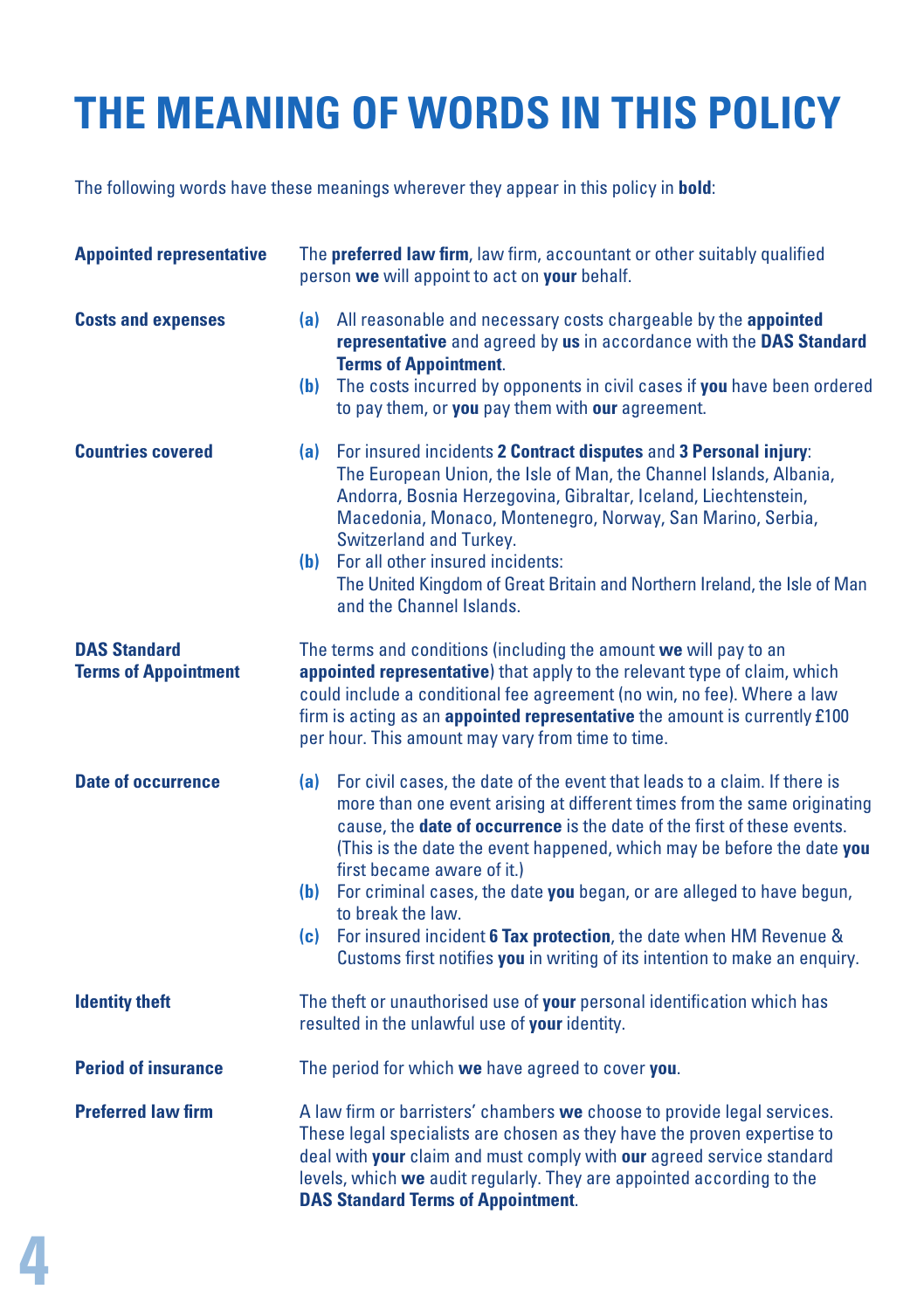| <b>Reasonable prospects</b> | For civil cases, the prospects that you will recover losses or damages<br>(or obtain any other legal remedy that we have agreed to, including an<br>enforcement of judgment), make a successful defence or make a successful<br>appeal or defence of an appeal, must be at least 51%. We, or a preferred law<br>firm on our behalf, will assess whether there are reasonable prospects. |
|-----------------------------|-----------------------------------------------------------------------------------------------------------------------------------------------------------------------------------------------------------------------------------------------------------------------------------------------------------------------------------------------------------------------------------------|
| We, us, our, DAS            | DAS Legal Expenses Insurance Company Limited.                                                                                                                                                                                                                                                                                                                                           |
| You, your                   | The person who has taken out this policy (the policyholder) and any<br>member of their family who always lives with them. This includes students<br>temporarily living away from home and unmarried partners. Anyone claiming<br>under this policy must have the policyholder's agreement to claim.                                                                                     |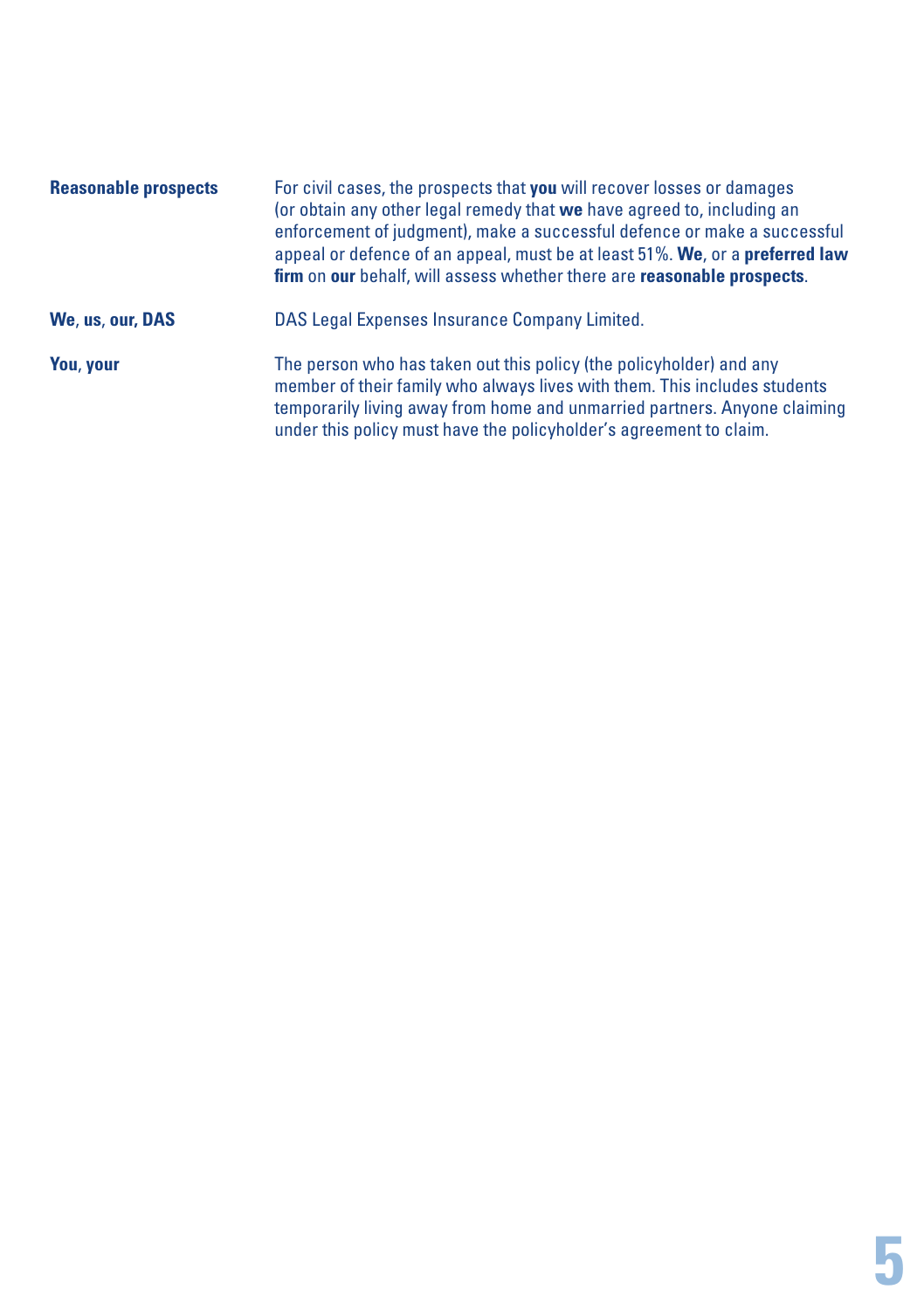## **WELCOME TO DAS**

Thank **you** for purchasing this Family Classic Legal Protection and Advice policy. **You** are now protected by Europe's leading legal expenses insurer.

DAS Legal Expenses Insurance Company Limited **('DAS')** is the underwriter and provides the legal protection insurance under **your** policy. The legal advice service is provided by DAS Law Limited and/or a **preferred law firm** on behalf of **DAS**.

To make sure **you** get the most from **your DAS** cover, please take time to read this policy which explains the contract between **you** and **us**.

### **ONLINE LAW GUIDE AND DOCUMENT DRAFTING**

**You** can find plenty of useful legal advice and guidance for dealing with legal issues on **our** website, **www.dashouseholdlaw.co.uk**. **You** can also buy legal documents from the site, ranging from simple consumer complaint letters to wills.

### **HELPING YOU WITH YOUR LEGAL PROBLEMS**

If **you** wish to speak to **our** legal teams about a legal problem, please phone **us** on **0344 893 9011**. **We** will ask **you** about **your** legal issue and if necessary call **you** back to give **you** legal advice.

### **WHEN YOU NEED TO MAKE A CLAIM**

If **your** issue cannot be dealt with through legal advice and needs to be dealt with as a potential claim under this policy, phone **us** on **0344 893 9011** and **we** will give **you** a reference number. At this point **we** will not be able to tell **you** whether **you** are covered but **we** will pass the information **you** have given **us** to **our** claims-handling teams and explain what to do next.

Please do not ask for help from a lawyer, accountant or anyone else before **we** have agreed that **you** should do so. If **you** do, **we** will not pay the costs involved even if **we** accept the claim.

True due

Andrew Burke **Chief Executive Officer, DAS Group**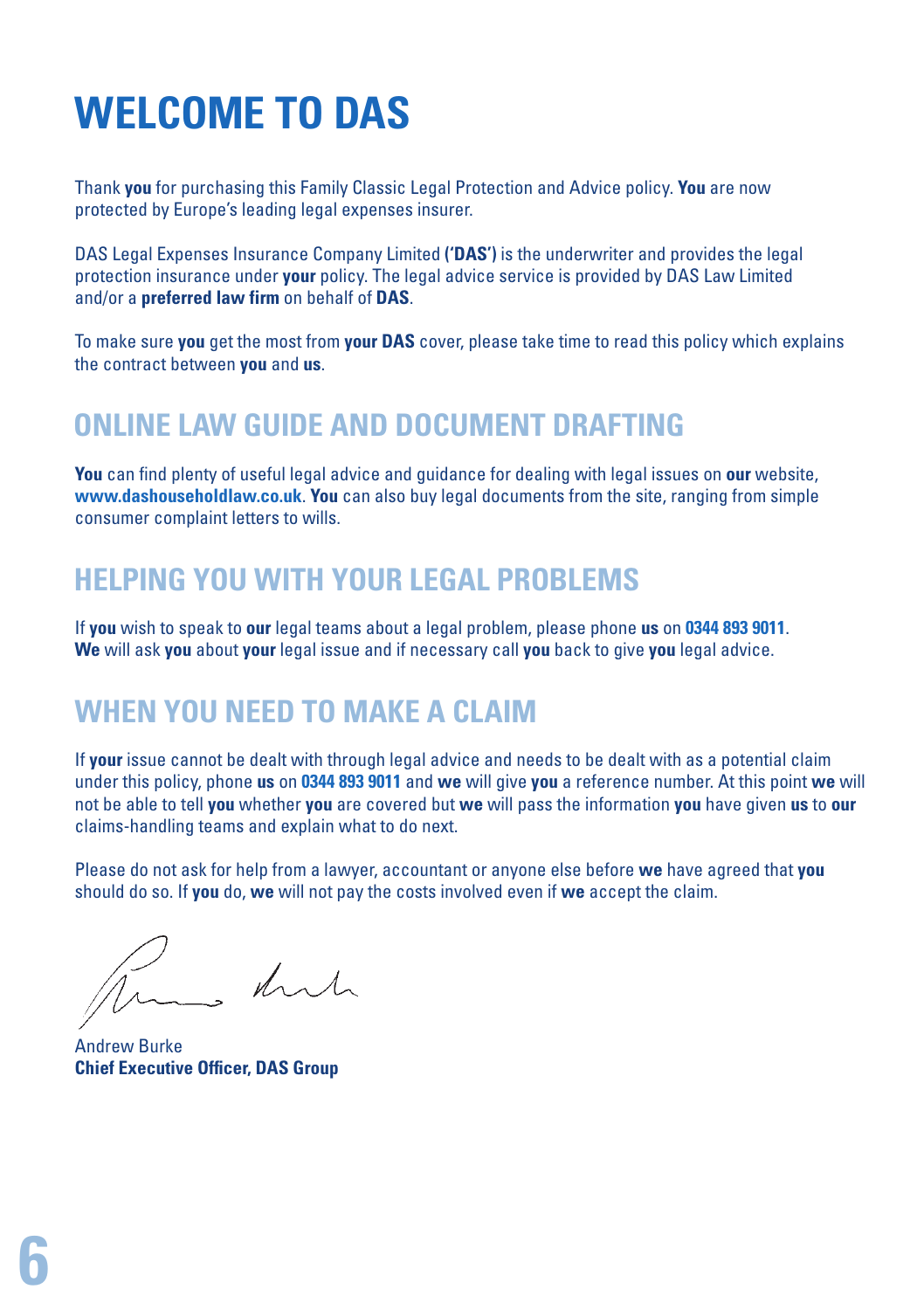### **DAS Head and Registered Office:**

**DAS Legal Expenses Insurance Company Limited | DAS House | Quay Side | Temple Back | Bristol | BS1 6NH**

Registered in England and Wales | number 103274 | Website: **www.das.co.uk**

DAS Legal Expenses Insurance Company Limited is authorised by the Prudential Regulation Authority and regulated by the Financial Conduct Authority and the Prudential Regulation Authority.

### **Financial Services Compensation Scheme**

**We** are covered by the Financial Services Compensation Scheme (FSCS). Compensation from the scheme may be claimed if **we** cannot meet **our** obligations. This will be dependent on the type of business and the circumstances of the claim. More information on the compensation scheme arrangements can be found on the FSCS website, **www.fscs.org.uk**

### **DAS Law Limited Head and Registered Office: DAS Law Limited | North Quay | Temple Back | Bristol | BS1 6FL**

Registered in England and Wales | number 5417859 | Website: **www.daslaw.co.uk**

DAS Law Limited is authorised and regulated by the Solicitors Regulation Authority (registered number 423113).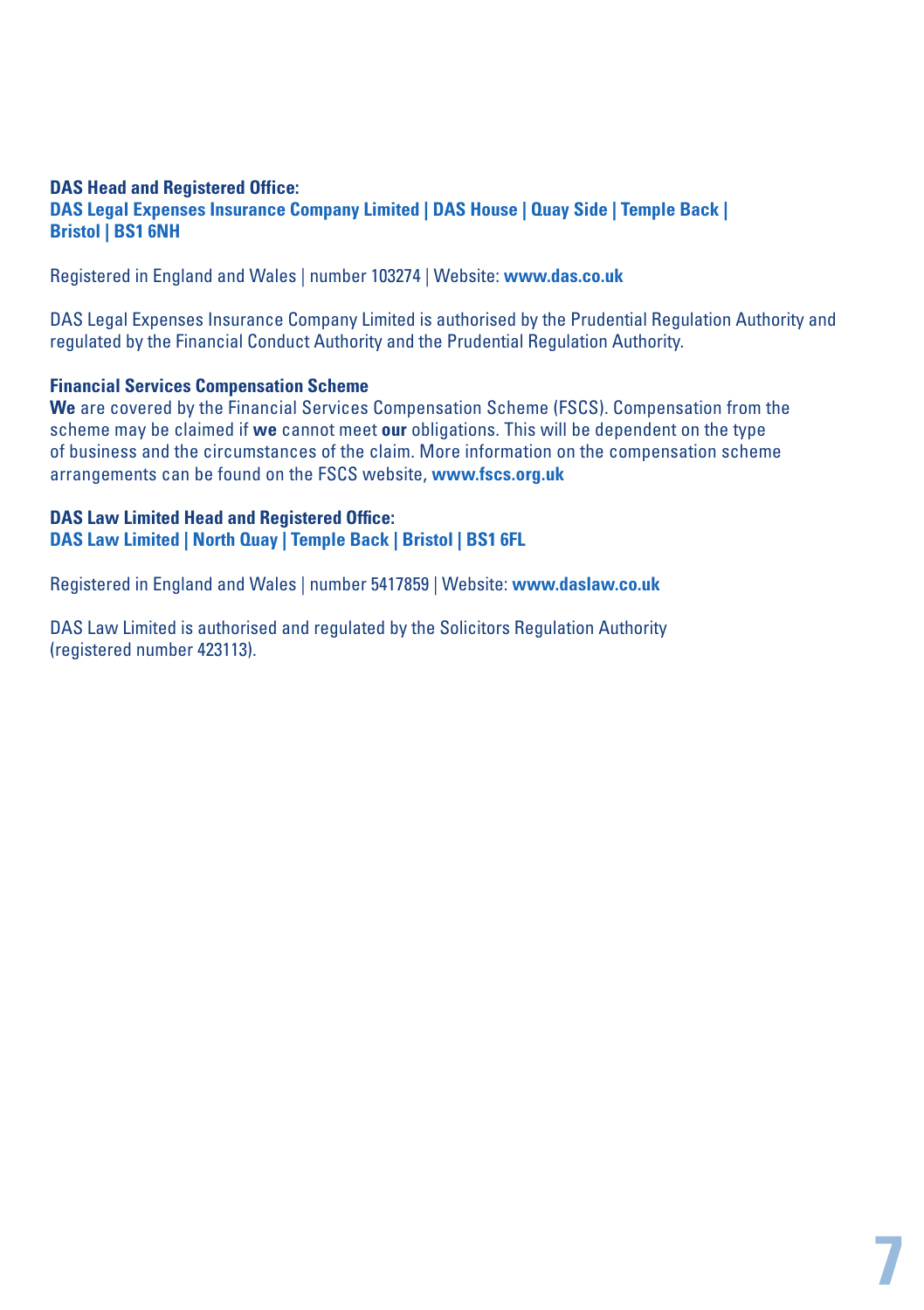## **OUR AGREEMENT**

**We** agree to provide the insurance described in this policy, in return for payment of the premium and subject to the terms, conditions, exclusions and limitations set out in this policy, provided that:

- **1 reasonable prospects** exist for the duration of the claim
- **2** the **date of occurrence** of the insured incident is during the **period of insurance**
- **3** any legal proceedings will be dealt with by a court, or other body which **we** agree to, within the **countries covered**, and
- **4** the insured incident happens within the **countries covered**.

### **WHAT WE WILL PAY**

**We** will pay an **appointed representative**, on **your** behalf, **costs and expenses** incurred following an insured incident, provided that:

- **(a)** the most **we** will pay for all claims resulting from one or more event arising at the same time or from the same originating cause is £50,000
- **(b)** the most **we** will pay in **costs and expenses** is no more than the amount **we** would have paid to a **preferred law firm**. The amount **we** will pay a law firm (where acting as an **appointed representative**) is currently £100 per hour. This amount may vary from time to time
- **(c)** in respect of an appeal or the defence of an appeal, **you** must tell **us** within the time limits allowed that **you** want to appeal. Before **we** pay the **costs and expenses** for appeals, **we** must agree that **reasonable prospects** exist
- **(d)** for an enforcement of judgment to recover money and interest due to **you** after a successful claim under this policy, **we** must agree that **reasonable prospects** exist, and
- **(e)** where an award of damages is the only legal remedy to a dispute and the cost of pursuing legal action is likely to be more than any award of damages, the most **we** will pay in **costs and expenses** is the value of the likely award.

### **WHAT WE WILL NOT PAY**

- **(a)** In the event of a claim, if **you** decide not to use the services of a **preferred law firm**, **you** will be responsible for any costs that fall outside the **DAS Standard Terms of Appointment** and these will not be paid by **us**.
- **(b)** The first £250 of any claim for legal nuisance or trespass. If **you** are using a **preferred law firm**, **you** will be asked to pay this within 21 days of **your** claim having been assessed as having **reasonable prospects**. If **you** are using **your** own law firm, this will be within 21 days of their appointment (following confirmation **your** claim has **reasonable prospects**). If **you** do not pay this amount the cover for **your** claim could be withdrawn.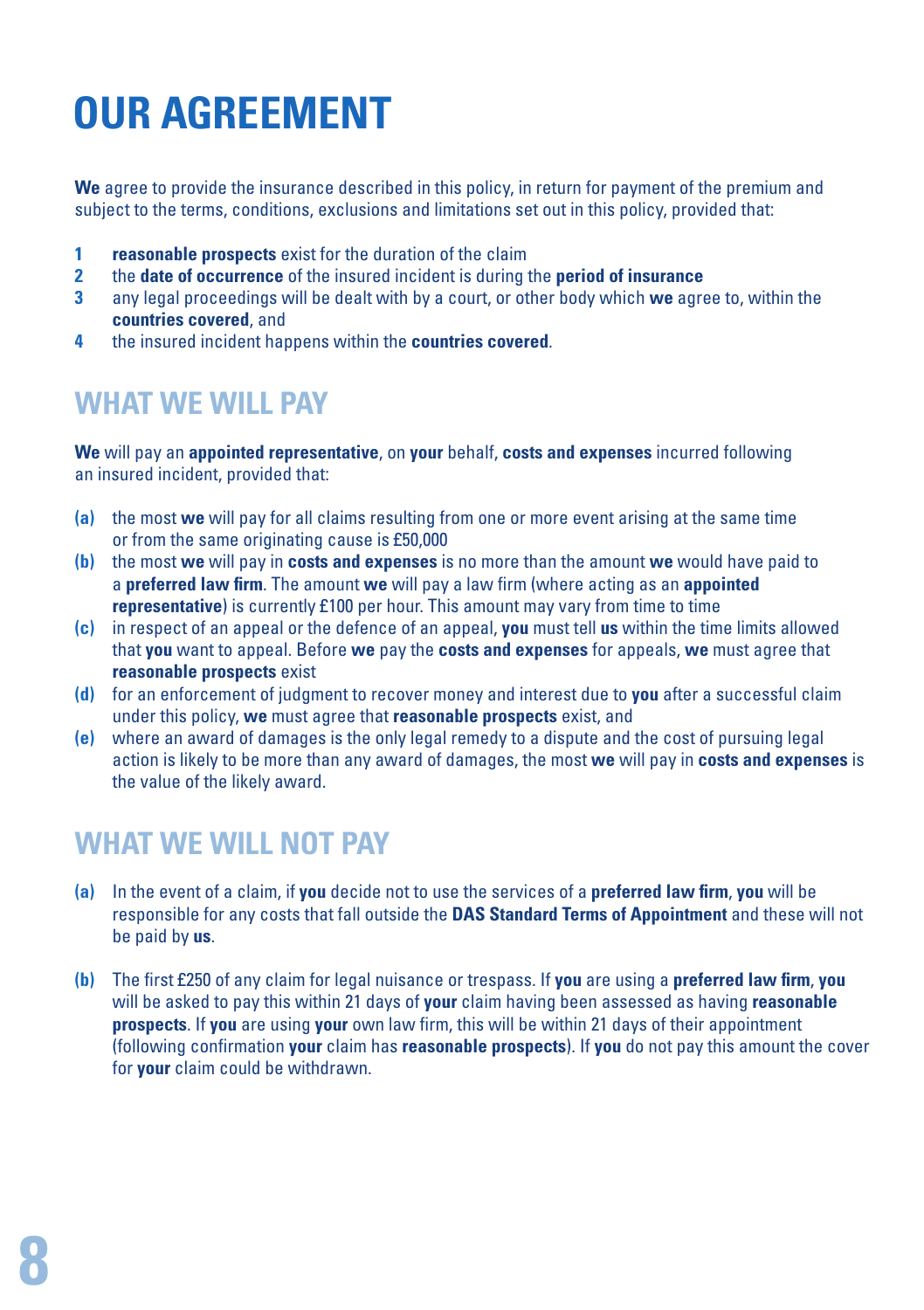## **INSURED INCIDENTS**

### For advice and to make a claim call **0344 893 9011**

| <b>What is covered</b><br>Please also refer to our agreement on page 8.                                                                                                                                                                                                                                                                                                                                                                                       | <b>What is not covered</b><br>Please also refer to the policy exclusions on page 13.                                                                                                                                                                                                                                                                                                                                                                                                                                                                                                                                                                                                                                                      |
|---------------------------------------------------------------------------------------------------------------------------------------------------------------------------------------------------------------------------------------------------------------------------------------------------------------------------------------------------------------------------------------------------------------------------------------------------------------|-------------------------------------------------------------------------------------------------------------------------------------------------------------------------------------------------------------------------------------------------------------------------------------------------------------------------------------------------------------------------------------------------------------------------------------------------------------------------------------------------------------------------------------------------------------------------------------------------------------------------------------------------------------------------------------------------------------------------------------------|
| <b>EMPLOYMENT DISPUTES</b><br>1<br>A dispute relating to your contract of employment.<br>Please note that a dispute is deemed to have<br>occurred once all employer's disciplinary hearings<br>and internal grievance procedures have been<br>completed.                                                                                                                                                                                                      | A claim relating to the following:<br>(a) any claim relating solely to personal injury<br>(please refer to insured incident 3 Personal Injury)<br>(b) a settlement agreement while you are<br>still employed.                                                                                                                                                                                                                                                                                                                                                                                                                                                                                                                             |
| <b>CONTRACT DISPUTES</b><br>$\mathbf{2}$<br>A dispute arising from an agreement or an alleged<br>agreement which you have entered into in a<br>personal capacity for:<br>(a) buying or hiring in goods or services<br>(b) selling goods.<br>Please note that:<br>(i) you must have entered into the agreement<br>or alleged agreement during the period of<br><i>insurance</i> , and<br>(ii) the amount in dispute must be more than £125<br>(including VAT). | A claim relating to the following:<br>(a) construction work on any land, or designing,<br>converting or extending any building where the<br>contract value exceeds £5,000 (including VAT)<br>(b) the settlement payable under an insurance policy<br>(we will cover a dispute if your insurer refuses<br>your claim, but not for a dispute over the amount<br>of the claim)<br>(c) a dispute arising from any loan, mortgage, pension,<br>investment or borrowing<br>(d) a dispute over the sale, purchase, terms of a lease,<br>licence, or tenancy of land or buildings. However, we<br>will cover a dispute with a professional adviser in<br>connection with these matters<br>(e) a motor vehicle owned by or hired or leased to you. |
| <b>PERSONAL INJURY</b><br>3<br>A specific or sudden accident that causes your<br>death or bodily injury to you.<br>Please note that we will not defend your legal rights<br>but we will cover defending a counter-claim.                                                                                                                                                                                                                                      | A claim relating to the following:<br>(a) illness or bodily injury that happens gradually<br>(b) psychological injury or mental illness unless the<br>condition follows a specific or sudden accident<br>that has caused physical bodily injury to you<br>(c) clinical negligence (please refer to insured incident<br><b>4 Clinical Negligence).</b>                                                                                                                                                                                                                                                                                                                                                                                     |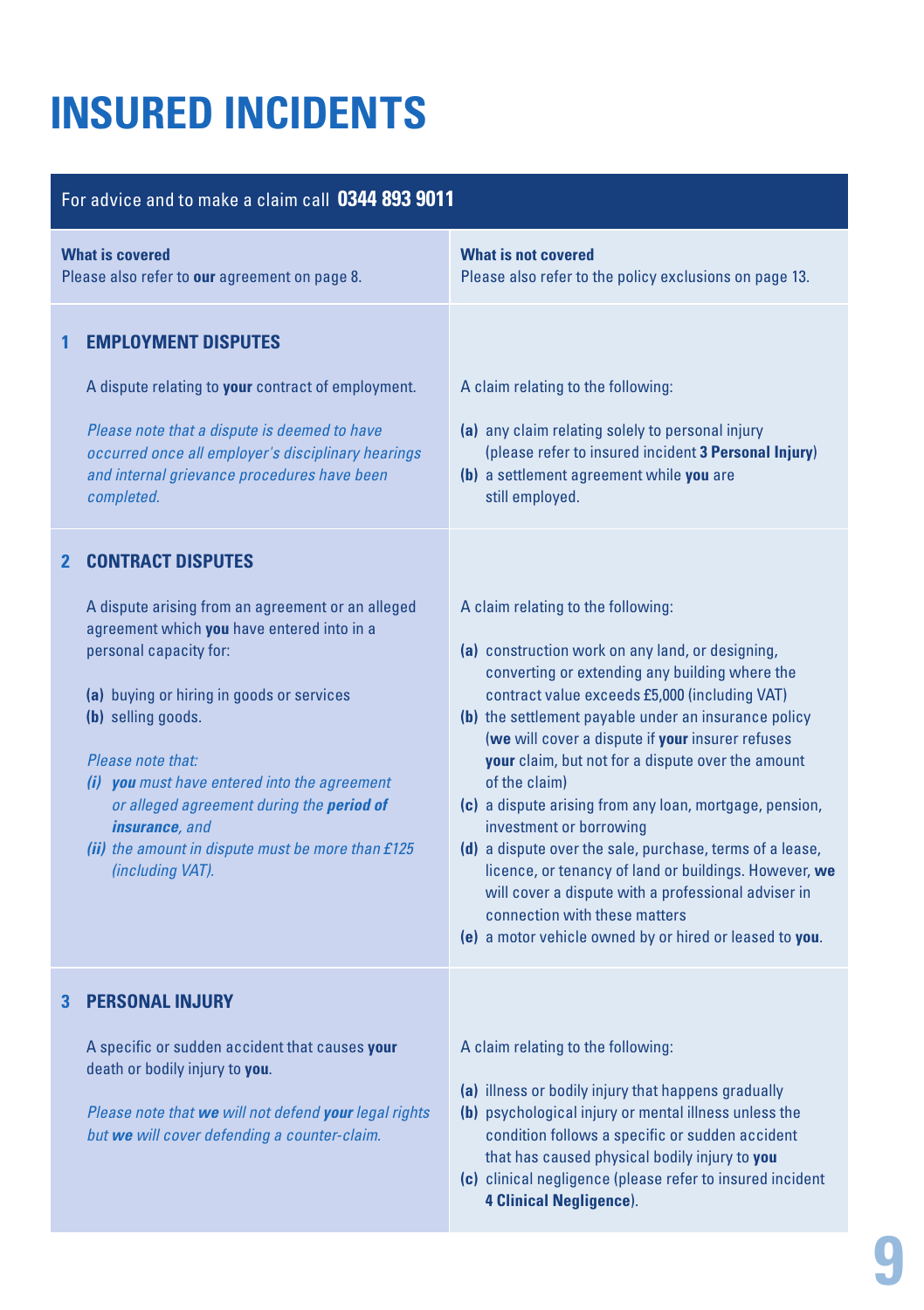| For advice and to make a claim call 0344 893 9011                                                                                                                                                                                                                                                                                                                                                                                                                                                                                                                                                                                                                                                                                                                          |                                                                                                                                                                                                                                                                                                                                                                                                                                                                                                                                                                                                                                                                                                                                                                                                                                                                                                                                                                                                                                                                                                                                                                                                                             |  |
|----------------------------------------------------------------------------------------------------------------------------------------------------------------------------------------------------------------------------------------------------------------------------------------------------------------------------------------------------------------------------------------------------------------------------------------------------------------------------------------------------------------------------------------------------------------------------------------------------------------------------------------------------------------------------------------------------------------------------------------------------------------------------|-----------------------------------------------------------------------------------------------------------------------------------------------------------------------------------------------------------------------------------------------------------------------------------------------------------------------------------------------------------------------------------------------------------------------------------------------------------------------------------------------------------------------------------------------------------------------------------------------------------------------------------------------------------------------------------------------------------------------------------------------------------------------------------------------------------------------------------------------------------------------------------------------------------------------------------------------------------------------------------------------------------------------------------------------------------------------------------------------------------------------------------------------------------------------------------------------------------------------------|--|
| <b>What is covered</b><br>Please also refer to our agreement on page 8.                                                                                                                                                                                                                                                                                                                                                                                                                                                                                                                                                                                                                                                                                                    | <b>What is not covered</b><br>Please also refer to the policy exclusions on page 13.                                                                                                                                                                                                                                                                                                                                                                                                                                                                                                                                                                                                                                                                                                                                                                                                                                                                                                                                                                                                                                                                                                                                        |  |
| <b>CLINICAL NEGLIGENCE</b><br>4<br>An identified negligent act of surgery or identified<br>negligent clinical or medical procedure, which<br>causes death or bodily injury to you.                                                                                                                                                                                                                                                                                                                                                                                                                                                                                                                                                                                         | A claim relating to the following:<br>(a) the failure or alleged failure to correctly diagnose<br>vour condition<br>(b) psychological injury or mental illness that is not<br>associated with you having suffered physical<br>bodily injury.                                                                                                                                                                                                                                                                                                                                                                                                                                                                                                                                                                                                                                                                                                                                                                                                                                                                                                                                                                                |  |
| <b>PROPERTY PROTECTION</b><br>5<br>A civil dispute relating to your principal home,<br>or personal possessions, you own, or are responsible<br>for, following:<br>(a) an event which causes physical damage to such<br>property but the amount in dispute must be more<br>than £125.<br>Please note we will not defend your legal rights<br>but we will cover defending a counter-claim.<br>(b) a legal nuisance (meaning any unlawful<br>interference with the use or enjoyment of land,<br>or some right over, or in connection with it)<br>(c) a trespass.<br>Please note you must have, or there must be<br>reasonable prospects of establishing you have,<br>the legal ownership or right to the land or personal<br>possessions that are the subject of the dispute. | (a) A claim relating to the following:<br>(i) a contract you have entered into<br>(ii) any building or land except your main home<br>(iii) someone legally taking your property from<br>you, whether you are offered money or not, or<br>restrictions or controls placed on your property<br>by any government or public or local authority<br>(iv) work done by, or on behalf of, any government<br>or public or local authority unless the claim is for<br>accidental physical damage<br>(v) mining subsidence<br>(vi) adverse possession (meaning the occupation<br>of any building or land either by someone trying<br>to take possession from you or of which you<br>are trying to take possession)<br>(vii) the enforcement of a covenant by or against you.<br>(b) The first £250 of any claim for legal nuisance or<br>trespass. If you are using a preferred law firm,<br>you will be asked to pay this within 21 days of your<br>claim having been assessed as having reasonable<br>prospects. If you are using your own law firm, this<br>will be within 21 days of their appointment (following<br>confirmation your claim has reasonable prospects).<br>If you do not pay this amount the cover for your claim |  |

could be withdrawn.

# **10**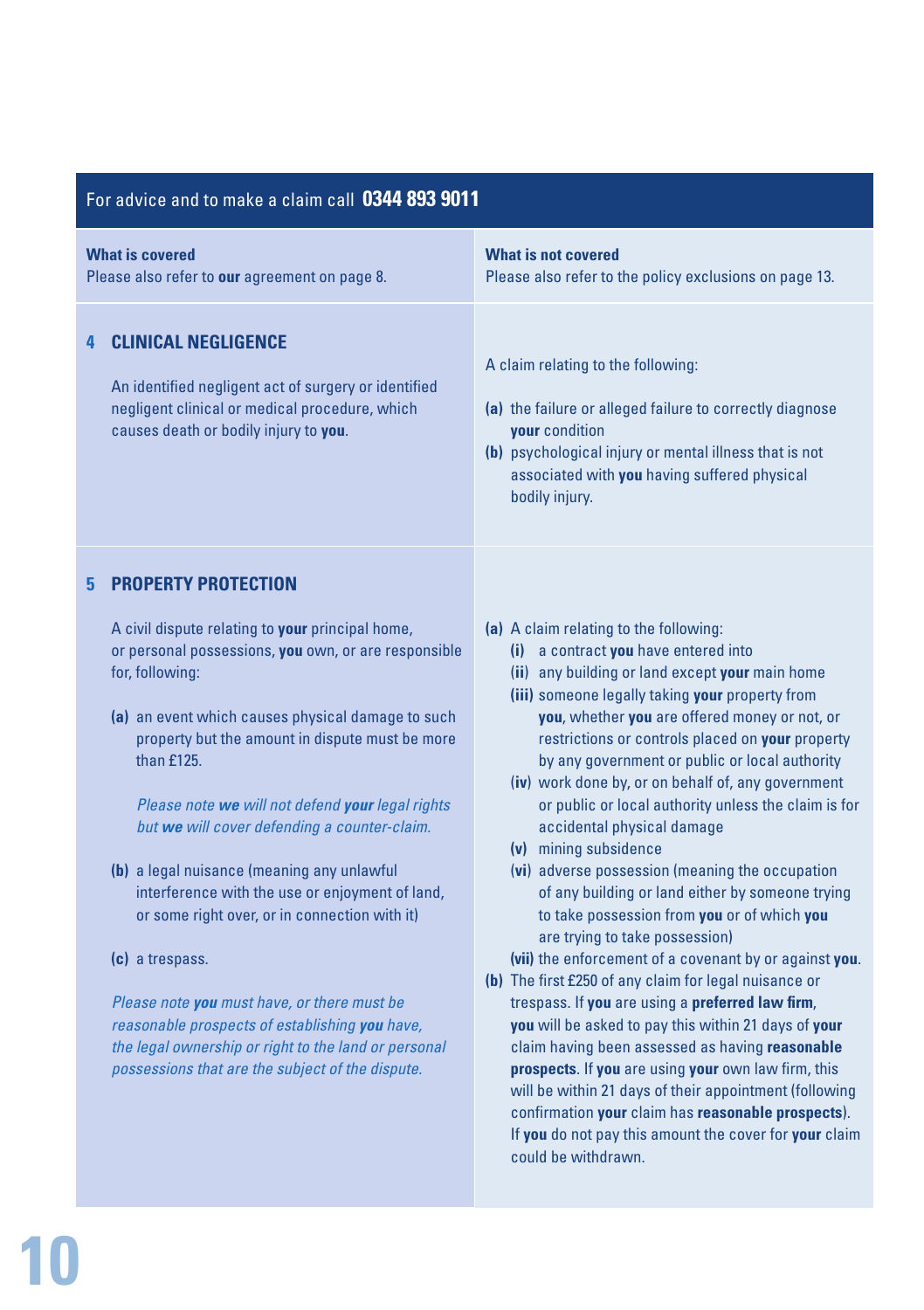| For advice and to make a claim call 0344 893 9011                                                                                                                                                                                                                                                                                                                                                                                                                                                                       |                                                                                                                                                                                                                                         |  |
|-------------------------------------------------------------------------------------------------------------------------------------------------------------------------------------------------------------------------------------------------------------------------------------------------------------------------------------------------------------------------------------------------------------------------------------------------------------------------------------------------------------------------|-----------------------------------------------------------------------------------------------------------------------------------------------------------------------------------------------------------------------------------------|--|
| <b>What is covered</b><br>Please also refer to our agreement on page 8.                                                                                                                                                                                                                                                                                                                                                                                                                                                 | <b>What is not covered</b><br>Please also refer to the policy exclusions on page 13.                                                                                                                                                    |  |
| <b>TAX PROTECTION</b><br>6<br>A comprehensive examination by HM Revenue<br>& Customs that considers all areas of your self<br>assessment tax return, but not enquiries limited<br>to one or more specific area.                                                                                                                                                                                                                                                                                                         | (a) Any claim if you are self-employed, or a sole trader,<br>or in a business partnership.<br>(b) An investigation or enquiries by HM Revenue<br>& Customs Specialist Investigations or the<br>HM Revenue & Customs Prosecution Office. |  |
| <b>JURY SERVICE AND COURT ATTENDANCE</b><br>$\overline{\mathbf{z}}$<br><b>Your absence from work:</b><br>(a) to attend any court or tribunal at the request of<br>the appointed representative<br>(b) to perform jury service<br>(c) to carry out activities specified in your identity<br>theft action plan under insured incident<br><b>9 Identity theft protection.</b><br>The maximum we will pay is your net salary or wages<br>for the time that you are absent from work less any<br>amount the court gives you. | Any claim if you are unable to prove your loss.                                                                                                                                                                                         |  |
| <b>LEGAL DEFENCE</b><br>8<br><b>Costs and expenses</b> to defend your legal rights if an<br>event arising from your work as an employee leads to<br>(a) you being prosecuted in a court of criminal<br>jurisdiction<br>(b) civil action being taken against you under:<br>discrimination legislation<br>section 13 of the Data Protection Act 1998.<br>٠                                                                                                                                                                | Any claim relating to you driving a motor vehicle.                                                                                                                                                                                      |  |

# **11**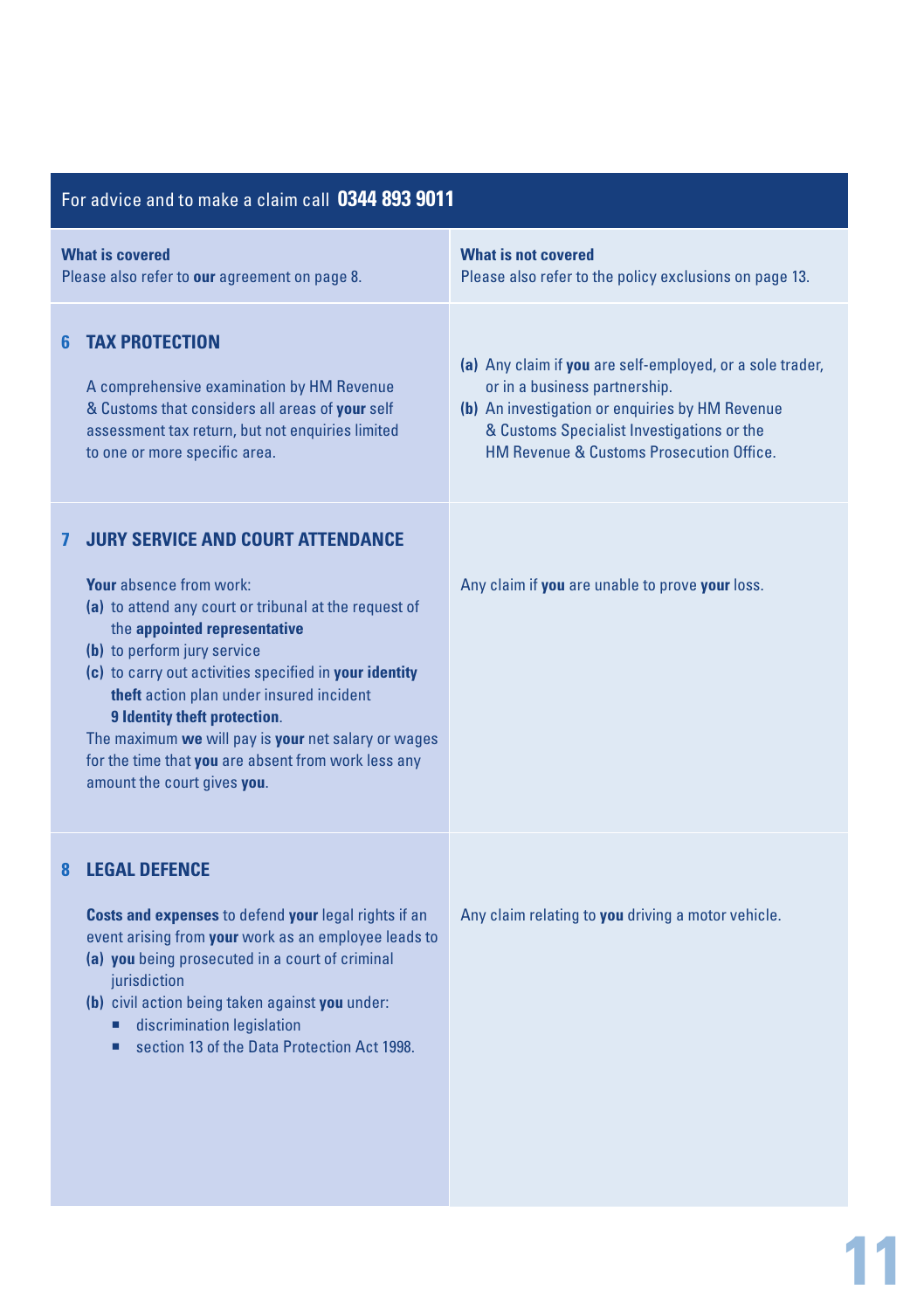#### For advice and to make a claim call **0344 893 9011**

#### **What is covered**

Please also refer to **our** agreement on page 8.

#### **9 IDENTITY THEFT PROTECTION**

- **(1)** Following a call to the **identity theft** helpline service **we** will assign a personal caseworker who will provide phone advice and a personal action plan to help regain **your** identity.
- **(2)** If **you** become a victim of **identity theft**, **we** will pay the costs **you** incur for phone calls, faxes or postage to communicate with the police, credit agencies, financial service providers, other creditors or debt-collection agencies. **We** will also pay the cost of replacement documents to help restore **your** identity and credit status.
- **(3)** Following **your identity theft we** will pay:
	- **(a) costs and expenses** to reinstate **your** identity including costs for the signing of statutory declarations or similar documents
	- **(b) costs and expenses** to defend **your** legal rights in a dispute with debt collectors or any party taking legal action against **you** arising from
		- or relating to **identity theft**
	- **(c)** loan-rejection fees and any re-application administration fee for a loan when **your** original application has been rejected.

#### *Please note that:*

- *(i) you must notify your bank or building society as soon as possible*
- *(ii) you must tell us if you have previously suffered identity theft, and*
- *(iii) you must take all reasonable action to prevent continued unauthorised use of your identity.*

#### **What is not covered**

Please also refer to the policy exclusions on page 13.

A claim relating to the following:

- **(a)** fraud committed by anyone entitled to make a claim under this policy
- **(b)** losses arising from **your** business activities.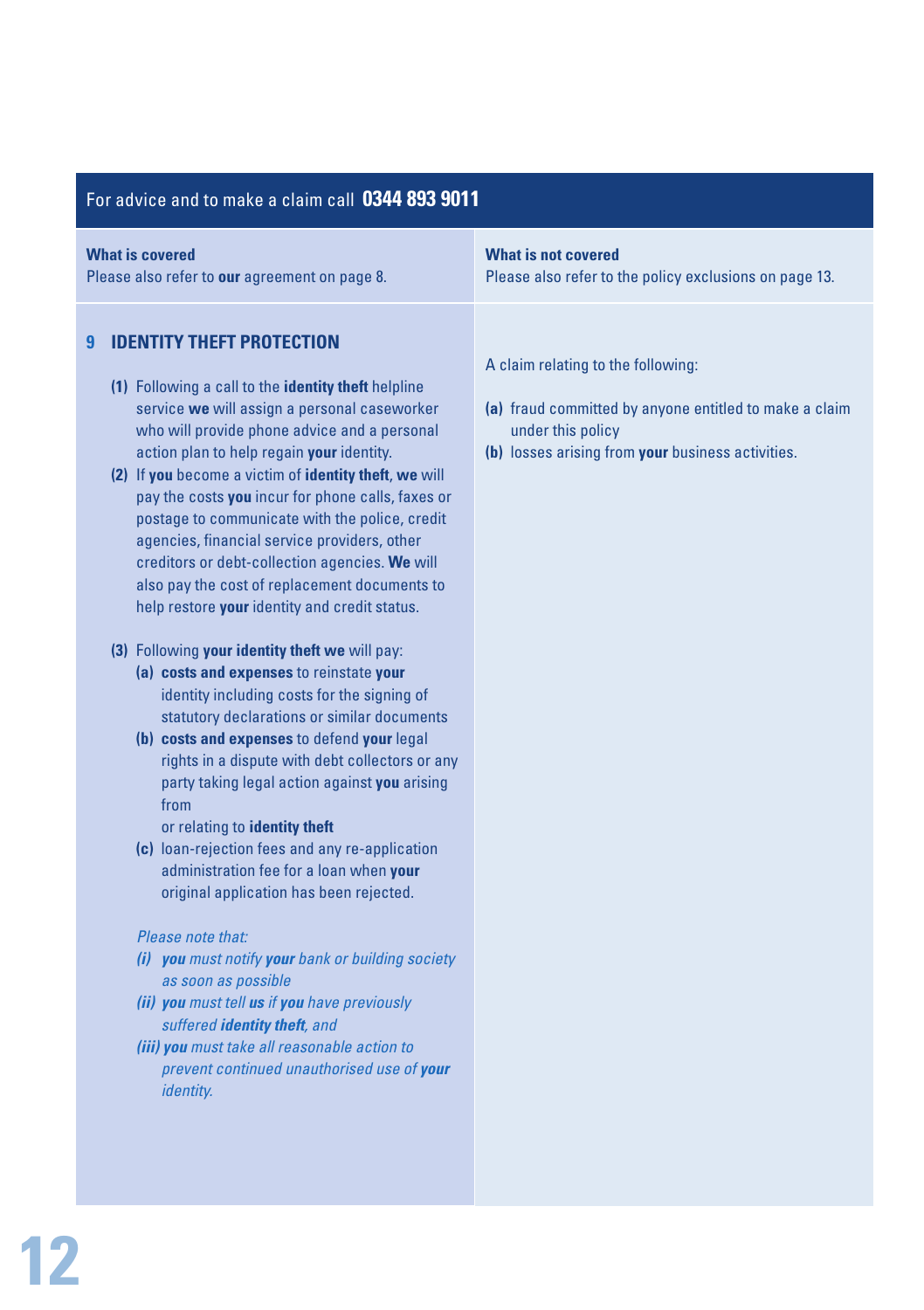# **POLICY EXCLUSIONS**

**We** will not pay for the following:

### **1 Late reported claims**

A claim where **you** have failed to notify **us** of the insured incident within a reasonable time of it happening and where this failure adversely affects the **reasonable prospects** of a claim or **we** consider **our** position has been prejudiced.

### **2 Costs we have not agreed**

**Costs and expenses** incurred before **our** written acceptance of a claim.

### **3 Court awards and fines**

Fines, penalties, compensation or damages that a court or other authority orders **you** to pay.

### **4 Legal action we have not agreed**

Any legal action **you** take that **we** or the **appointed representative** have not agreed to, or where **you** do anything that hinders **us** or the **appointed representative**.

#### **5 Defamation**

Any claim relating to written or verbal remarks that damage **your** reputation.

### **6 A dispute with DAS**

A dispute with **us** not otherwise dealt with under policy condition 8.

### **7 Judicial review**

**Costs and expenses** arising from or relating to judicial review, coroner's inquest or fatal accident inquiry.

### **8 Nuclear, war and terrorism risks**

A claim caused by, contributed to by or arising from:

- **(a)** ionising radiation or contamination by radioactivity from any nuclear fuel or from any nuclear waste from burning nuclear fuel
- **(b)** the radioactive, toxic, explosive or other hazardous properties of any explosive nuclear assembly or nuclear part of it
- **(c)** war, invasion, act of foreign enemy, hostilities (whether war is declared or not), civil war, rebellion, revolution, military force or coup, or any other act of terrorism or alleged act of terrorism as defined in the Terrorism Act 2000
- **(d)** pressure waves caused by aircraft or any other airborne devices travelling at sonic or supersonic speeds.

### **9 Litigant in person**

Any claim where **you** are not represented by a law firm, barrister or tax expert.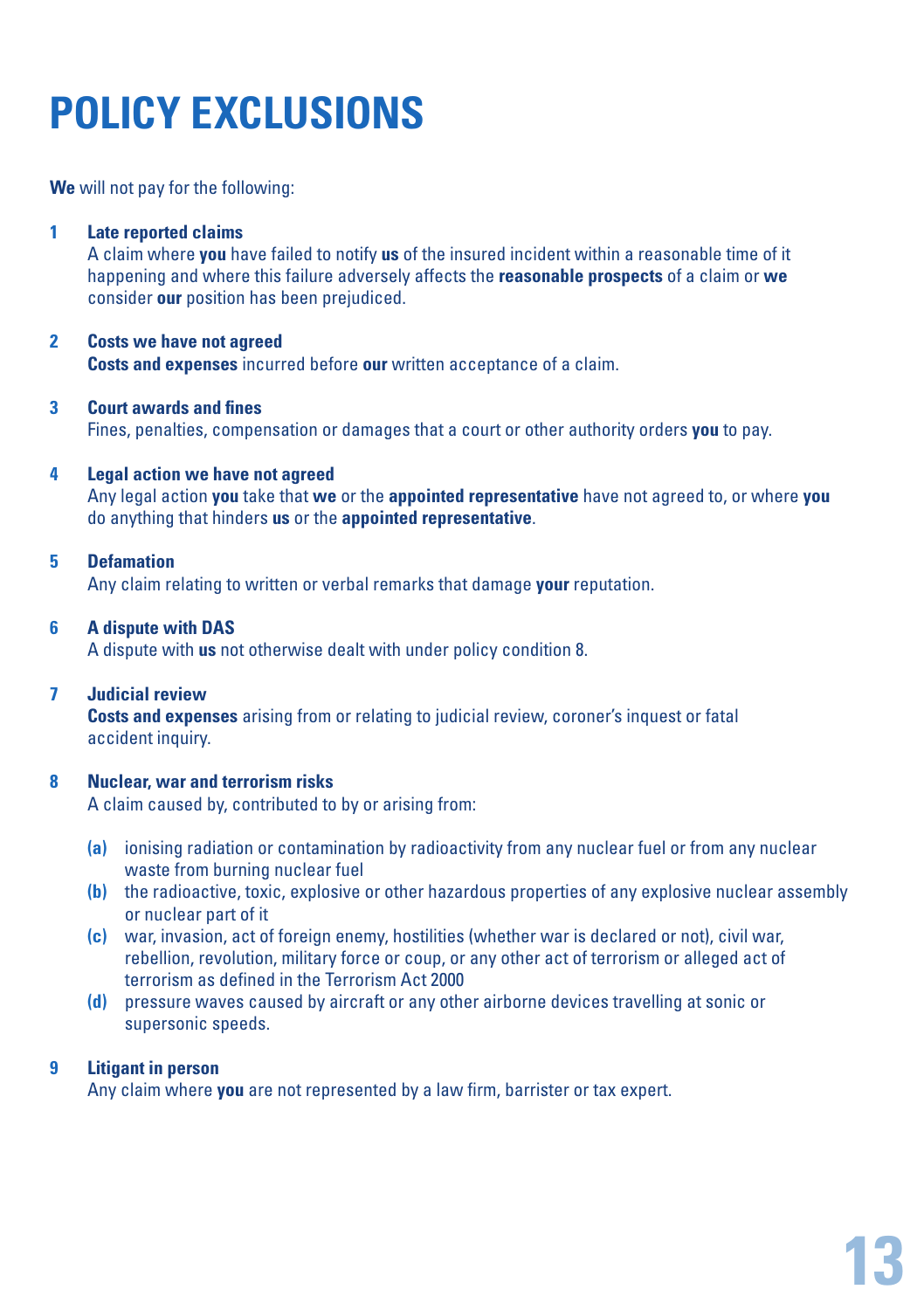# **POLICY CONDITIONS**

### **1 Your legal representation**

- **(a)** On receiving a claim, if legal representation is necessary, **we** will appoint a **preferred law firm** as **your appointed representative** to deal with **your** claim. They will try to settle **your** claim by negotiation without having to go to court.
- **(b)** If the appointed **preferred law firm** cannot negotiate settlement of **your** claim and it is necessary to go to court and legal proceedings are issued or there is a conflict of interest, then **you** may choose a law firm to act as the **appointed representative**.
- **(c)** If **you** choose a law firm as **your appointed representative** who is not a **preferred law firm**, **we** will give **your** choice of law firm the opportunity to act on the same terms as a **preferred law firm**. However if they refuse to act on this basis, the most **we** will pay is the amount **we** would have paid if they had agreed to the **DAS Standard Terms of Appointment**. The amount **we** will pay a law firm (where acting as the **appointed representative**) is currently £100 per hour. This amount may vary from time to time.
- **(d)** The **appointed representative** must co-operate with **us** at all times and must keep **us** up to date with the progress of the claim.

### **2 Your responsibilities**

- **(a) You** must co-operate fully with **us** and the **appointed representative**.
- **(b) You** must give the **appointed representative** any instructions that **we** ask **you** to.

### **3 Offers to settle a claim**

- **(a) You** must tell **us** if anyone offers to settle a claim. **You** must not negotiate or agree to a settlement without **our** written consent.
- **(b)** If **you** do not accept a reasonable offer to settle a claim, **we** may refuse to pay further **costs and expenses**.
- **(c) We** may decide to pay **you** the reasonable value of **your** claim, instead of starting or continuing legal action. In these circumstances **you** must allow **us** to take over and pursue or settle any claim in **your** name. **You** must also allow **us** to pursue at **our** own expense and for **our** own benefit, any claim for compensation against any other person and **you** must give **us** all the information and help **we** need to do so.

### **4 Assessing and recovering costs**

- **(a) You** must instruct the **appointed representative** to have **costs and expenses** taxed, assessed or audited if **we** ask for this.
- **(b) You** must take every step to recover **costs and expenses** and court attendance and jury service expenses that **we** have to pay and must pay **us** any amounts that are recovered.

### **5 Cancelling an appointed representative's appointment**

If the **appointed representative** refuses to continue acting for **you** with good reason, or if **you** dismiss the **appointed representative** without good reason, the cover **we** provide will end immediately, unless **we** agree to appoint another **appointed representative**.

### **6 Withdrawing cover**

If **you** settle or withdraw a claim without **our** agreement, or do not give suitable instructions to the **appointed representative**, **we** can withdraw cover and will be entitled to reclaim from **you** any **costs and expenses we** have paid.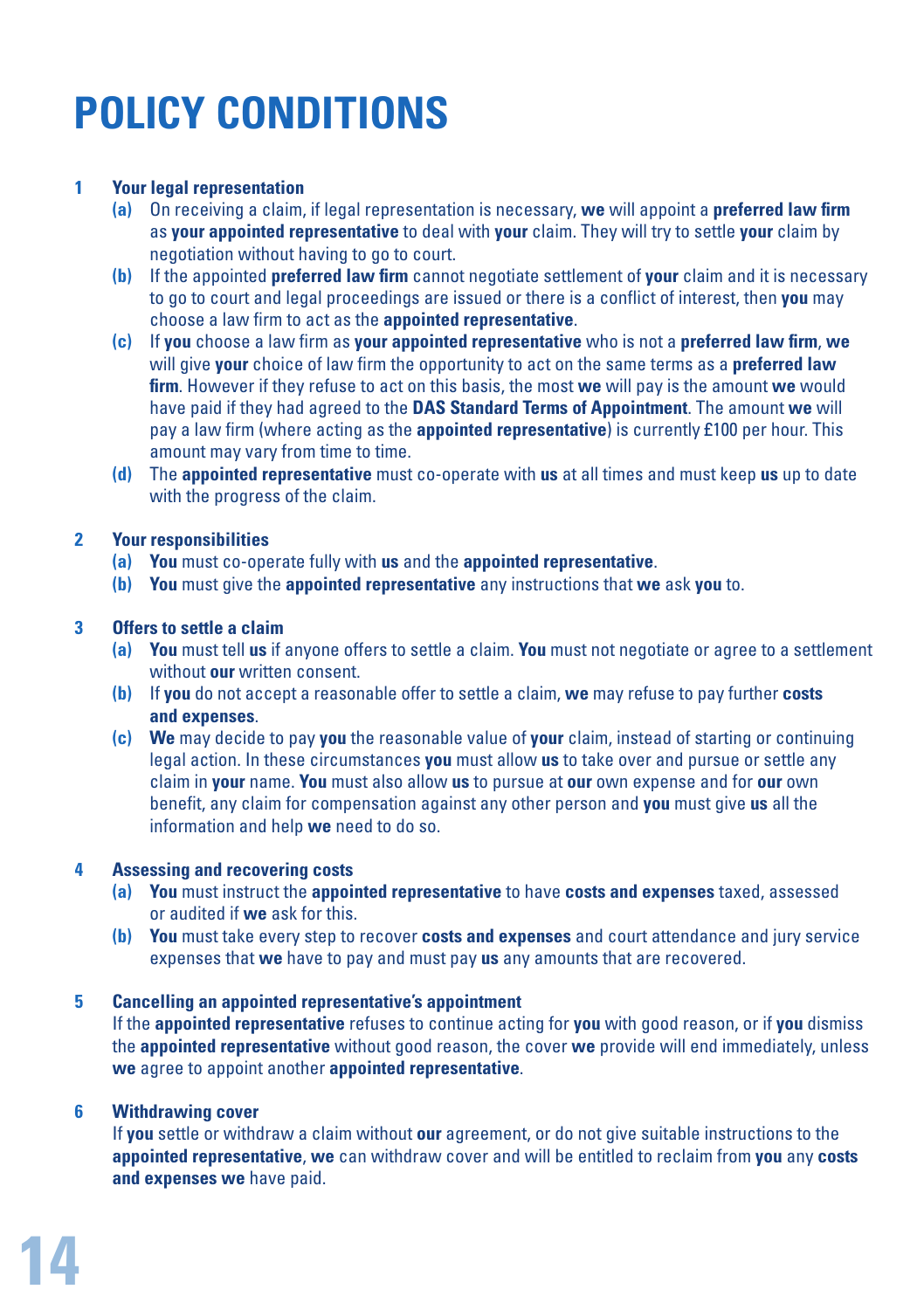### **7 Expert opinion**

 **We** may require **you** to get, at **your** own expense, an opinion from an expert that **we** consider appropriate, on the merits of the claim or proceedings, or on a legal principle. The expert must be approved in advance by **us** and the cost agreed in writing between **you** and **us**. Subject to this, **we** will pay the cost of getting the opinion if the expert's opinion indicates that it is more likely than not that **you** will recover damages (or obtain any other legal remedy that **we** have agreed to) or make a successful defence.

### **8 Arbitration**

If there is a disagreement between **you** and **us** about the handling of a claim and it is not resolved through **our** internal complaints procedure, **you** can contact the Financial Ombudsman Service for help. Alternatively there is a separate arbitration process. The arbitrator will be a barrister chosen jointly by **you** and **us**. If there is a disagreement over the choice of arbitrator, **we** will ask the Chartered Institute of Arbitrators to decide.

### **9 Keeping to the policy terms**

**You** must:

- **(a)** keep to the terms and conditions of this policy
- **(b)** take reasonable steps to avoid and prevent claims
- **(c)** take reasonable steps to avoid incurring unnecessary costs
- **(d)** send everything **we** ask for, in writing, and
- **(e)** report to **us** full and factual details of any claim as soon as possible and give **us** any information **we** need.

### **10 Cancelling the policy**

**You** can cancel this policy by telling **us** within 14 days of taking it out, or at any time afterwards as long as **you** tell **us** at least 14 days beforehand. **We** can cancel this policy at any time as long as **we** tell **you** at least 14 days beforehand.

Subject to the terms of business between **you** and the person who sold **you** this policy, **you** may be entitled to a partial refund of the premium.

It is important to note that charges may apply to any refund subject to the individual terms of business between **you** and the person who sold **you** this policy. Please contact them directly for full details of charges.

### **11 Fraudulent claims**

 **We** will, at **our** discretion, void the policy (make it invalid) from the date of claim, or alleged claim, and/or **we** will not pay the claim if:

- **(a)** a claim **you** have made to obtain benefit under this policy is fraudulent or intentionally exaggerated, or
- **(b)** a false declaration or statement is made in support of a claim.

Where the above circumstances apply, as part of **our** fraud prevention measures **we** will, at **our** discretion, also share information with other parties such as the police, government bodies and anti-fraud organisations.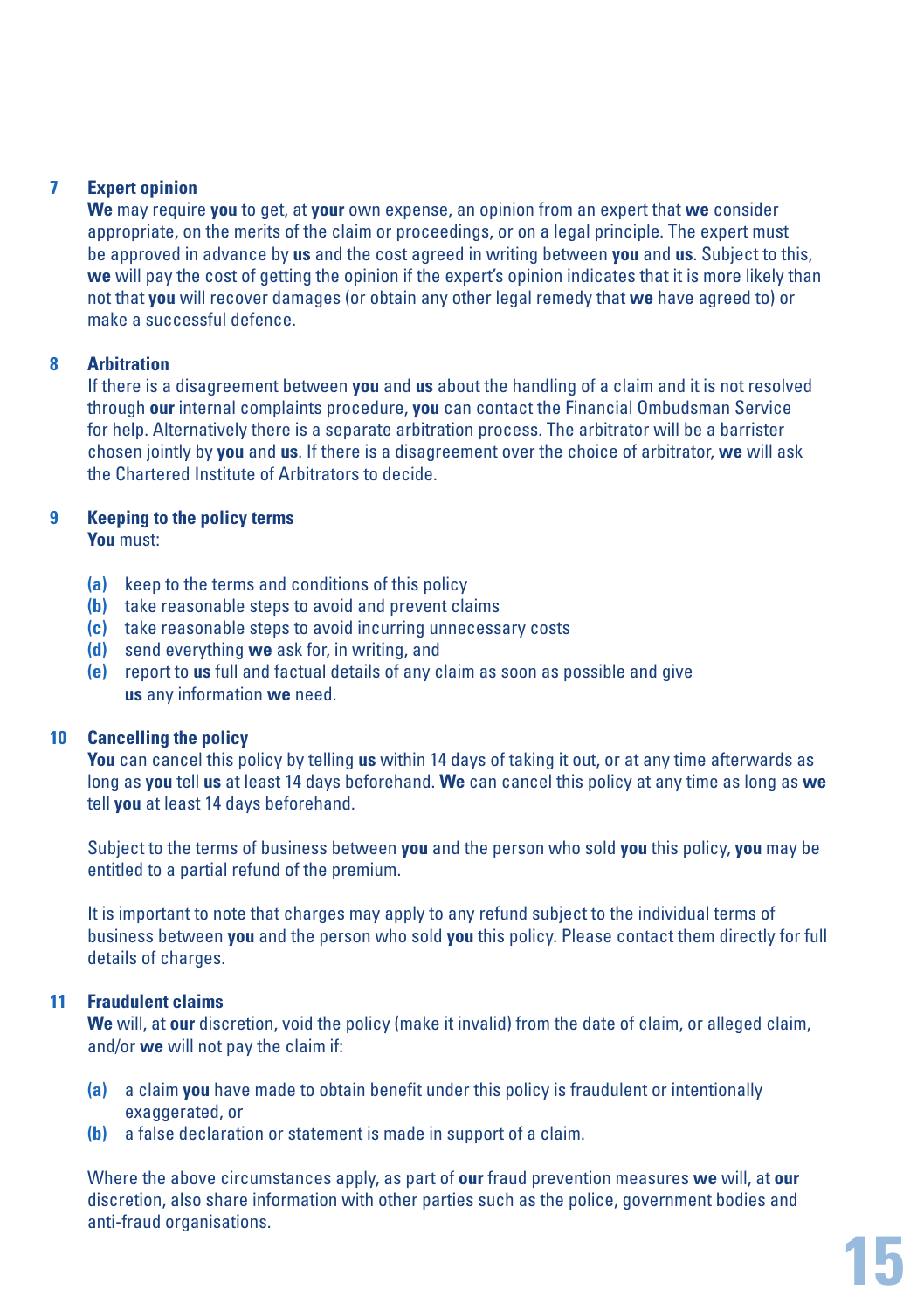### **12 Claims under this policy by a third party**

Apart from **us**, **you** are the only person who may enforce all or any part of this policy and the rights and interests arising from or connected with it. This means that the Contracts (Rights of Third Parties) Act 1999 does not apply to the policy in relation to any third-party rights or interest.

### **13 Other insurances**

If any claim covered under this policy is also covered by another policy, or would have been covered if this policy did not exist, **we** will only pay **our** share of the claim even if the other insurer refuses the claim.

#### **14 Law that applies**

This policy is governed by the law that applies in the part of the United Kingdom, Channel Islands or Isle of Man where **you** normally live. Otherwise, the law of England and Wales applies.

All Acts of Parliament mentioned in this policy include equivalent laws in Scotland, Northern Ireland, the Isle of Man and the Channel Islands as appropriate.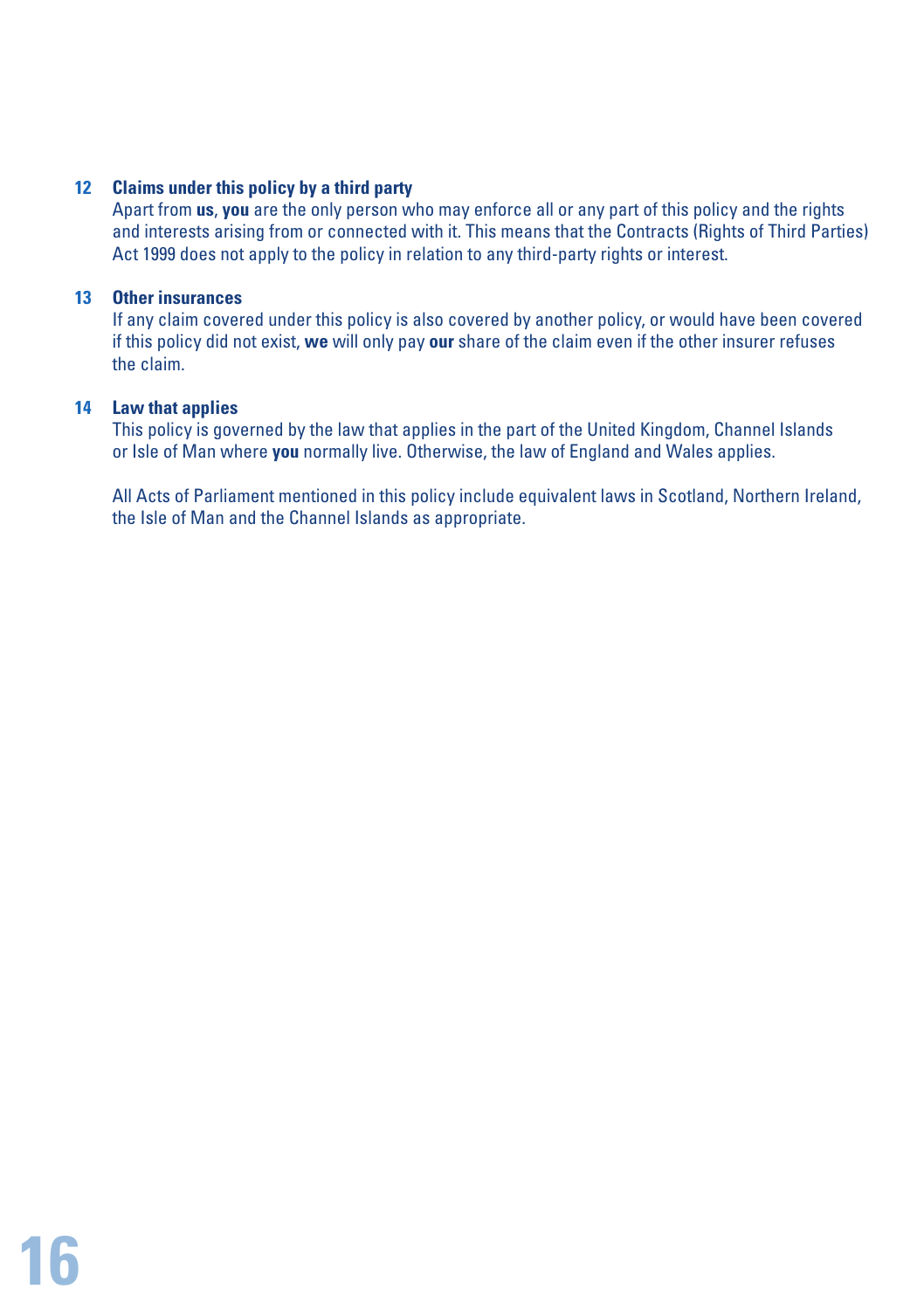# **DATA PROTECTION**

To provide and administer the legal advice service and legal expenses insurance **we** must process **your** personal data (including sensitive personal data) that **we** collect from **you** in accordance with **our** Privacy Policy.

To do so, **we** may need to send **your** information to other parties, such as lawyers or other experts, the court, insurance intermediaries, insurance companies, appointed service providers or members of the DAS UK Group. To give **you** legal advice, **we** may have to send the information outside the European Economic Area.

In doing this, **we** will comply with the Data Protection Act 1998. **We** will not disclose **your** personal data to any other person or organisation unless **we** are required to by **our** legal and regulatory obligations, or for the prevention and detection of crime, including fraud and financial sanctions. To prevent and detect crime **we** may use and share **your** data with other organisations and public bodies, including the police and anti-fraud organisations.

For any questions or comments, or requests to see a copy of the information **we** hold about **you**, please write to the Group Data Protection Controller at **our DAS** Head Office address – please see page 7.

### **HOW TO MAKE A COMPLAINT**

**We** always aim to give **you** a high quality service. If **you** think **we** have let **you** down, please write to **our** Customer Relations Department at **our DAS** Head Office address – please see page 7.

Or **you** can phone **us** on **0344 893 9013** or email **us** at **customerrelations@das.co.uk** Details of **our** internal complaint-handling procedures are available on request.

If **you** are still not satisfied, **you** can contact the Insurance Division of the Financial Ombudsman Service at: **Exchange Tower | London | E14 9SR**

**You** can also contact them on: **0800 023 4567** (free from mobile phones and landlines), **0300 123 9123** or email them at **complaint.info@financial-ombudsman.org.uk** Website: **www.financial-ombudsman.org.uk**

Your complaint may be more suitably handled by a comparable complaints scheme, the Legal Ombudsman Service. **You** can contact the Legal Ombudsman Service at: **PO Box 6806 | Wolverhampton | WV1 9WJ. You** can also contact them on **0300 555 0333** or email them at **enquiries@legalombudsman.org.uk** Website: **www.legalombudsman.org.uk**

Using these services does not affect **your** right to take legal action.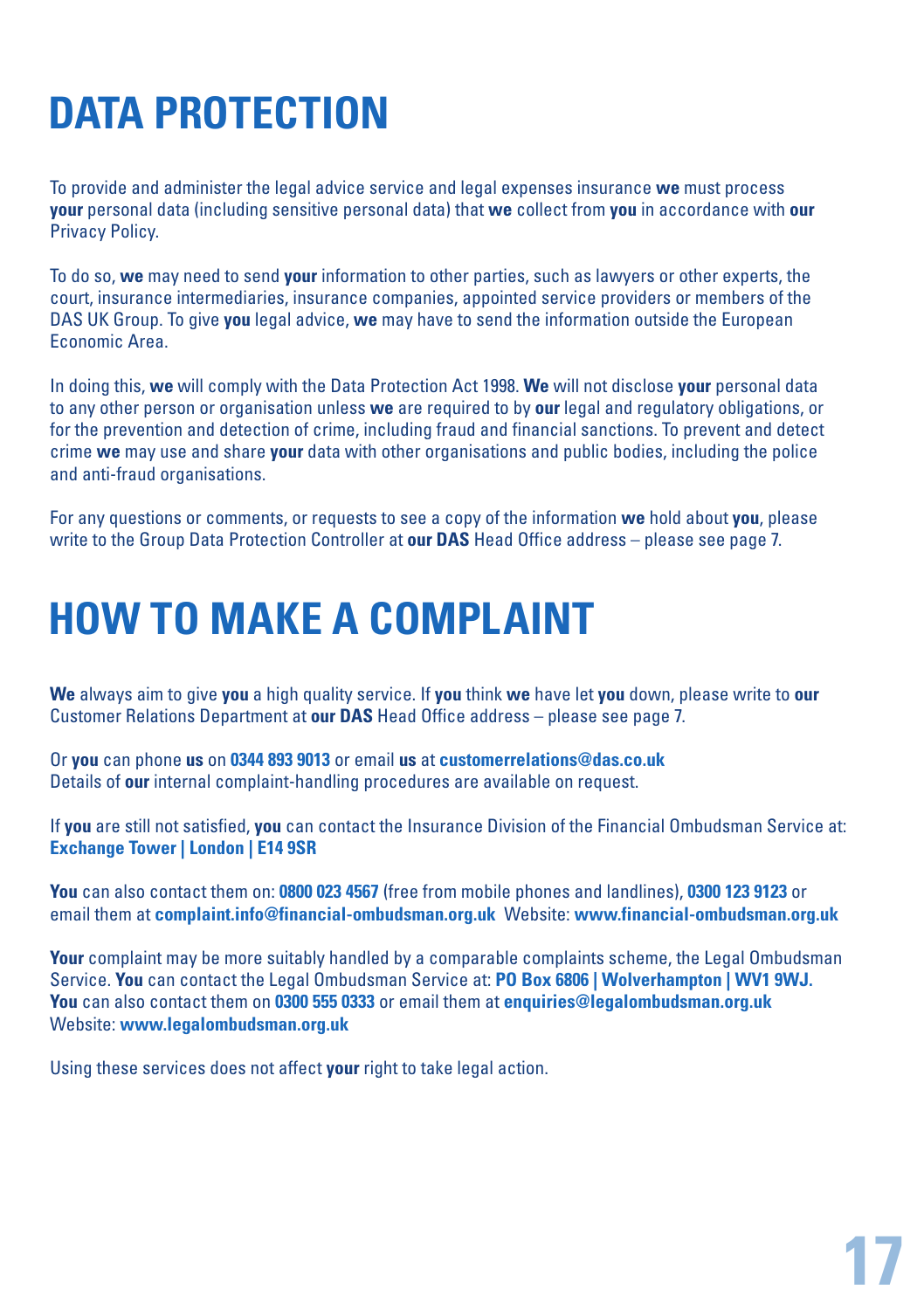**THIS PAGE HAS INTENTIONALLY BEEN LEFT BLANK**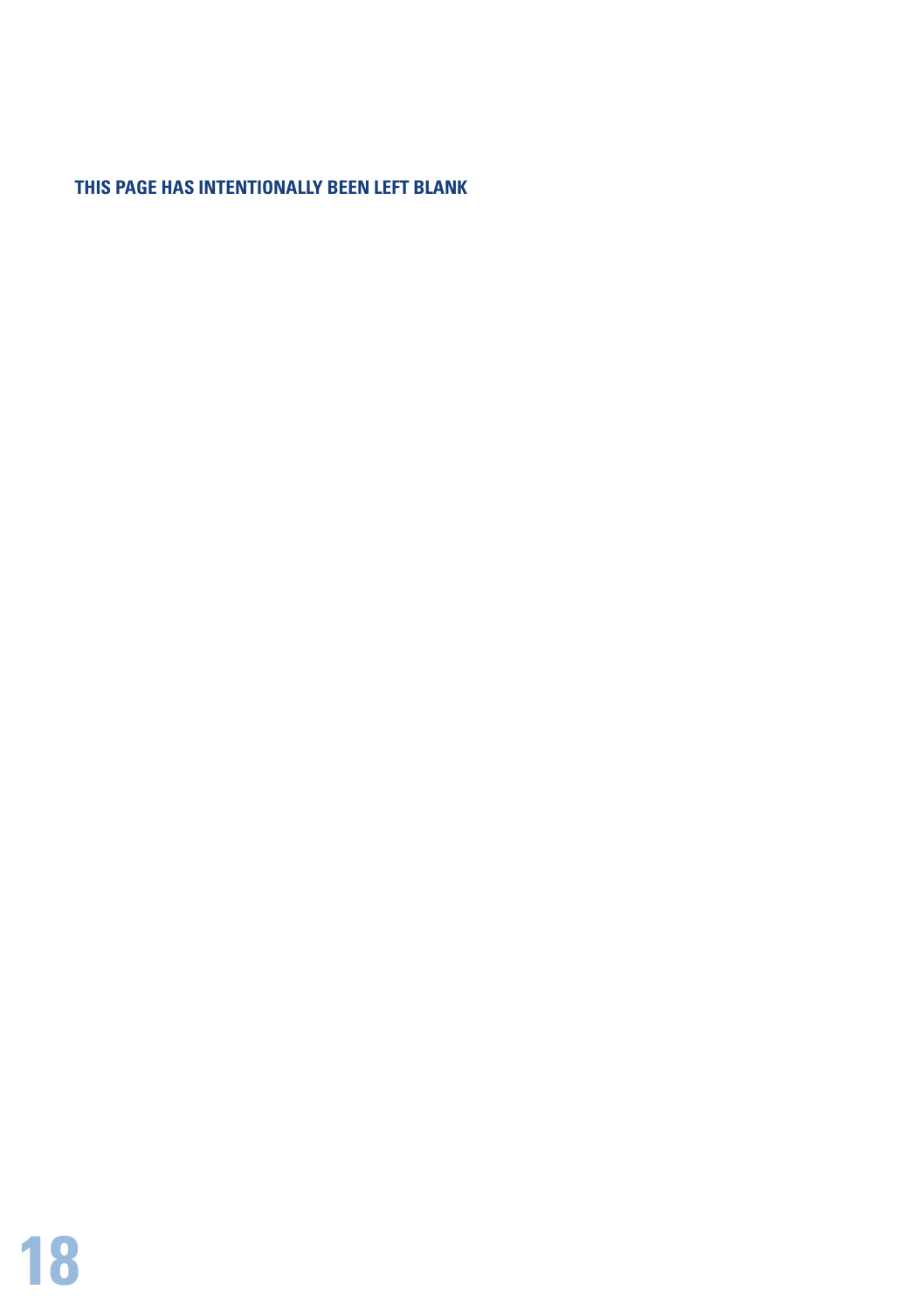**THIS PAGE HAS INTENTIONALLY BEEN LEFT BLANK**